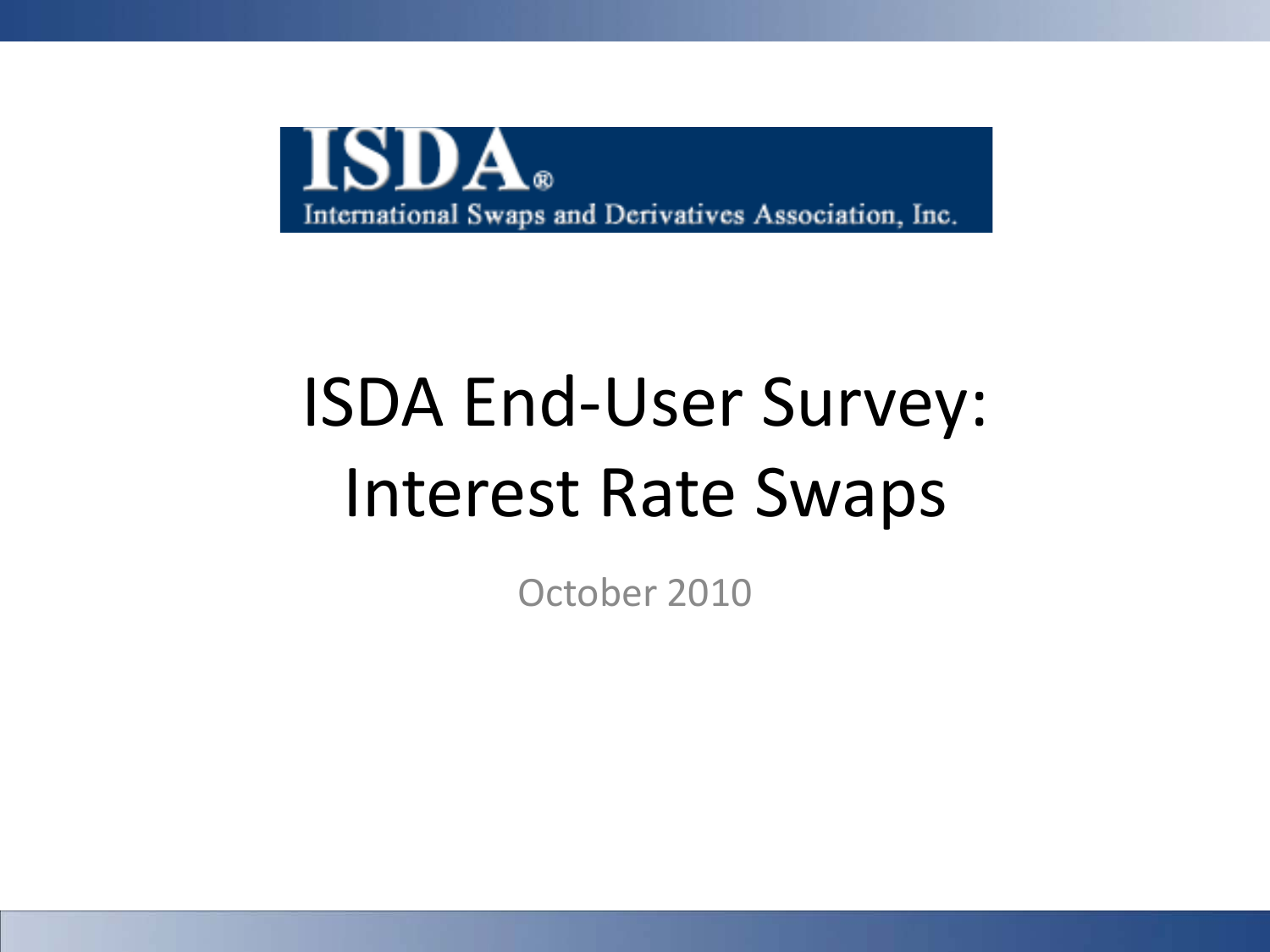## Background & Methodology

- During July and August 2010, ISDA conducted a survey of over-the-counter (OTC) derivatives end-users, including non-financial corporations, asset managers and other financial institutions
- 295 respondents from North America and Europe who use OTC derivatives participated in the survey. Of these:
	- 80% or 234 used interest rate swaps (IRS)
	- 59% or 174 used currency/FX swaps,
	- 27% or 80 used credit default swaps (CDS),
	- 25% or 74 used equity swaps and
	- 32% or 94 used commodity/energy swaps.
- Respondents were asked their opinions only on those OTC derivatives that they said they have used
- This report covers IRS. Additional End-User Survey reports one on CDS and another on equity and commodity/energy swaps – will be published shortly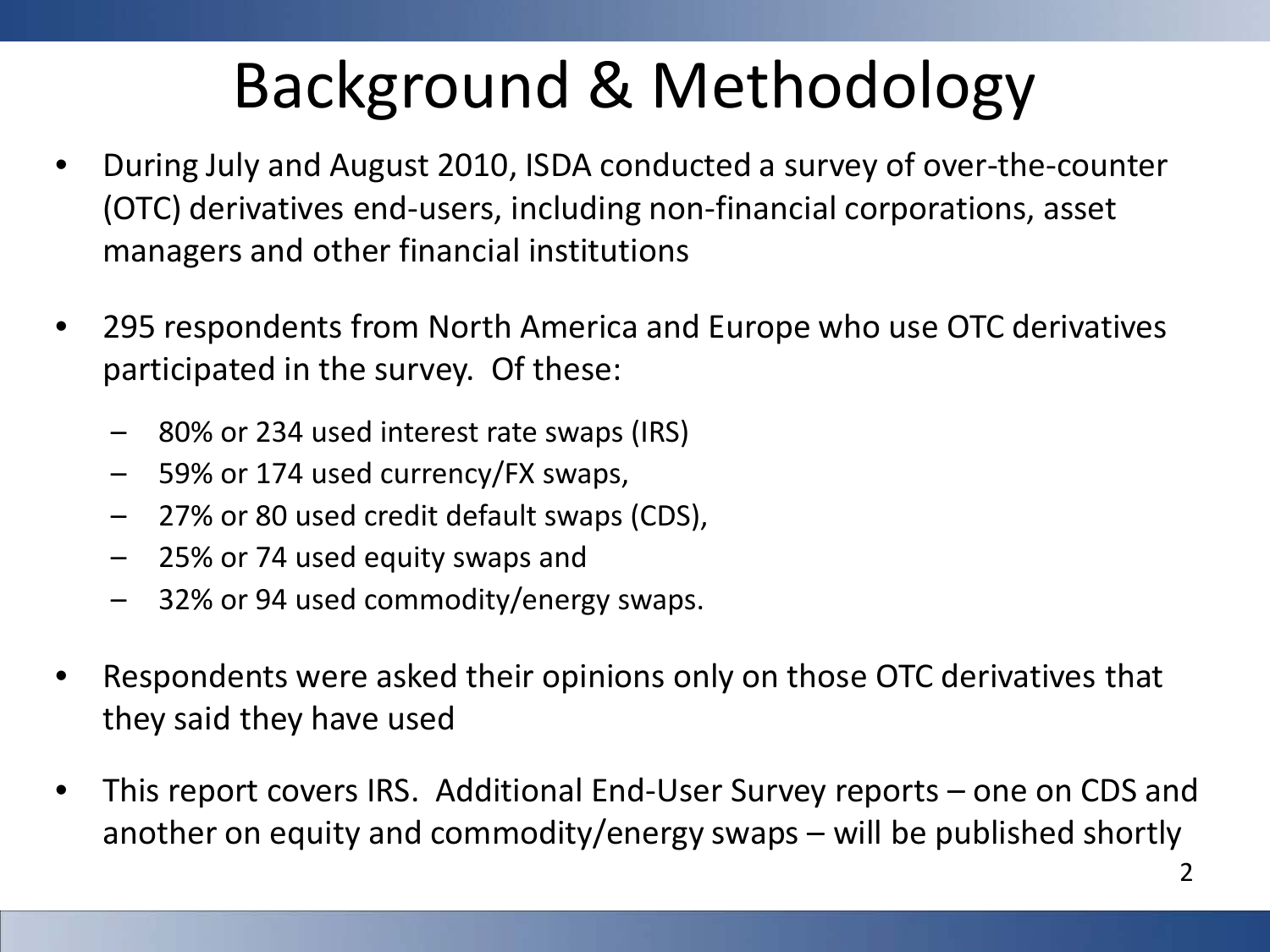### Executive Summary: Interest Rate Swaps

- **Pre-trade Price Transparency:** The majority of surveyed interest rate swap (IRS) end-users give high remarks to the current level of pre-trade price transparency in the IRS market
	- On a scale of 1 to 5, 59% of IRS end-users rate pre-trade price transparency at a 4 or 5
	- Only 17% of IRS end-users rate it at a 1 or 2, the two lowest levels
- **Pre-trade Price Transparency vs. Other Markets:** A strong majority rate pretrade price transparency in the IRS market as equal to or better than foreign exchange (FX), equities, corporate bonds and asset-based securities (ABS)
	- 69% of IRS end-users rate it equal to or better than FX and equities
	- 77% rank it the same as or better than corporate bonds
	- 85% see it as equal to or better than ABS
- **Sources of Pricing:** 84% of the surveyed IRS end-users typically get multi-dealer quotes before executing an IRS, while 67% consult vendor screens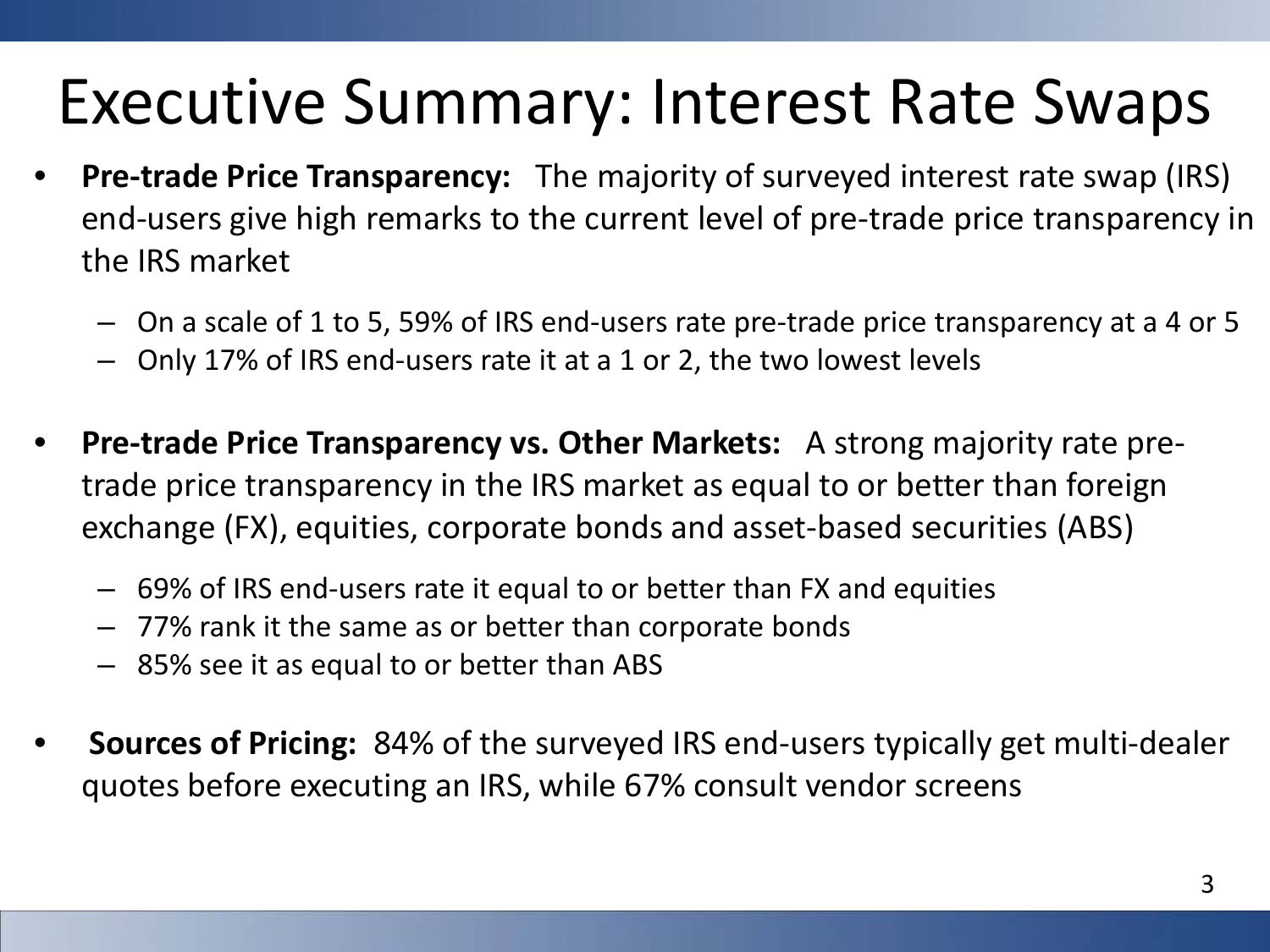### Executive Summary: Interest Rate Swaps

- **Price Competitiveness**: Most surveyed end-users believe the prices they receive from dealers for IRS are competitive; very few believe they are not competitive
	- On a 1 to 5 scale, 62% rate IRS price competitiveness at a 4 or 5
	- Only 10% of IRS end-users rate it at a 1 or 2
- **Liquidity:** A strong majority of the surveyed IRS end-users rate the liquidity of the IRS market as equal to or better than the liquidity of the FX, equity, corporate bond and ABS markets
	- 71% of IRS end-users rank it same as or better than FX
	- 69% rank it same as or better than equities
	- 83% rank it equal to or better than corporate bonds
	- 87% rank it same as or better than ABS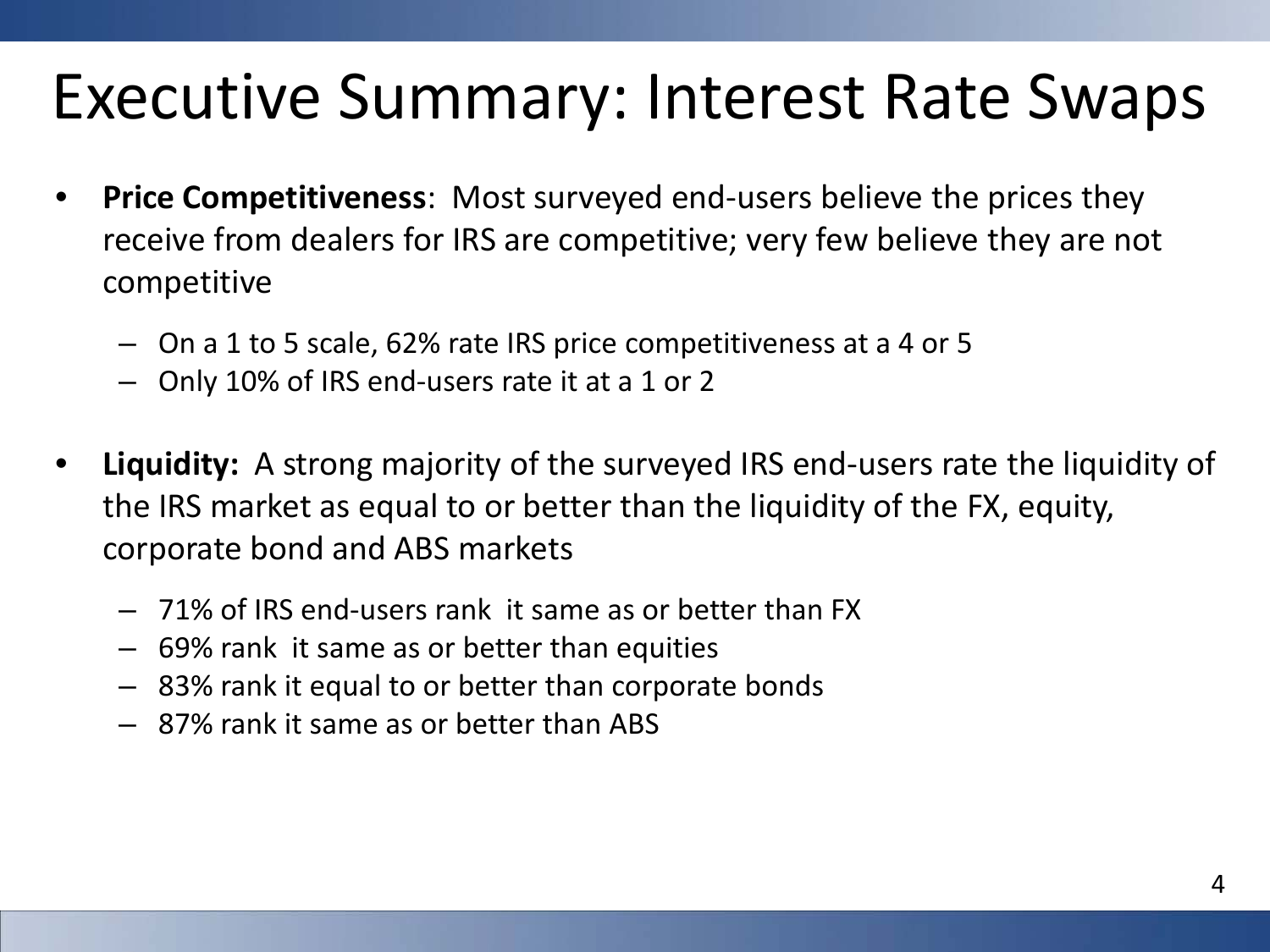### Executive Summary: Interest Rate Swaps

- **Electronic Trading**: A majority of those surveyed (77%) believe electronic trading of IRS is beneficial
	- End-users are positively disposed to electronic trading if it results in better pricing or better efficiency.
	- Two-thirds (67%) of those surveyed do not believe mandatory e-trading would favorably impact their ability to manage risk
	- On a 1 to 5 scale, 45% of IRS end-users rate the benefits of mandatory trading at a 1 or 2, the lowest ratings. In contrast, only 33% of IRS end-users rate the benefits of mandatory trading at a 4 or 5
- **Post-trade Price Transparency:** A majority of those surveyed (63%) believe that post-trade price transparency would be beneficial for negotiating their IRS transactions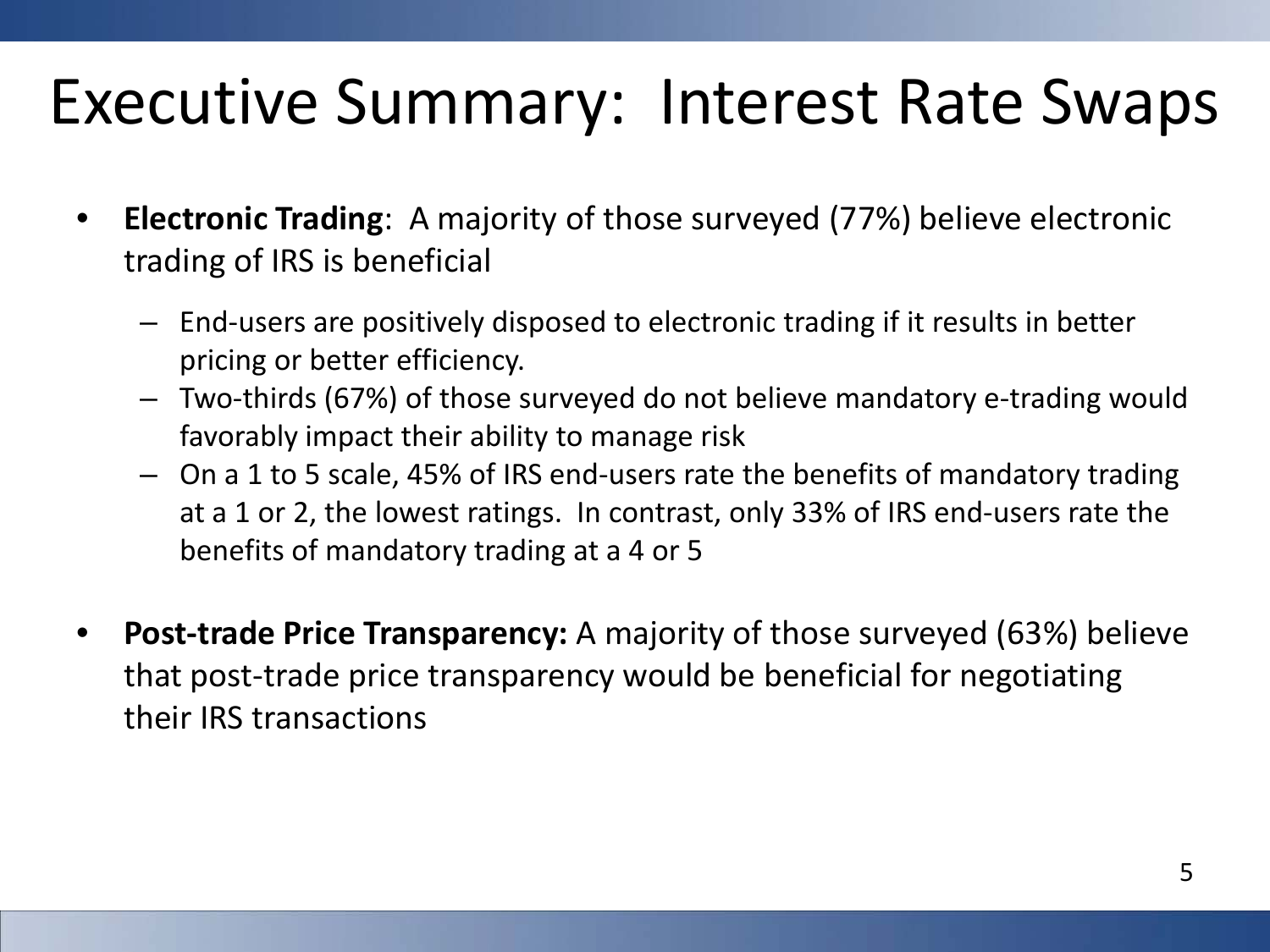### Pre-Trade Price Transparency



- The majority of surveyed IRS end-users give high remarks to the current level of pretrade price transparency
- On a scale of 1 to 5, 59% of IRS end-users rate pre-trade price transparency at a 4 or 5
- Only 17% of IRS end-users rate it at a 1 or 2, the two lowest levels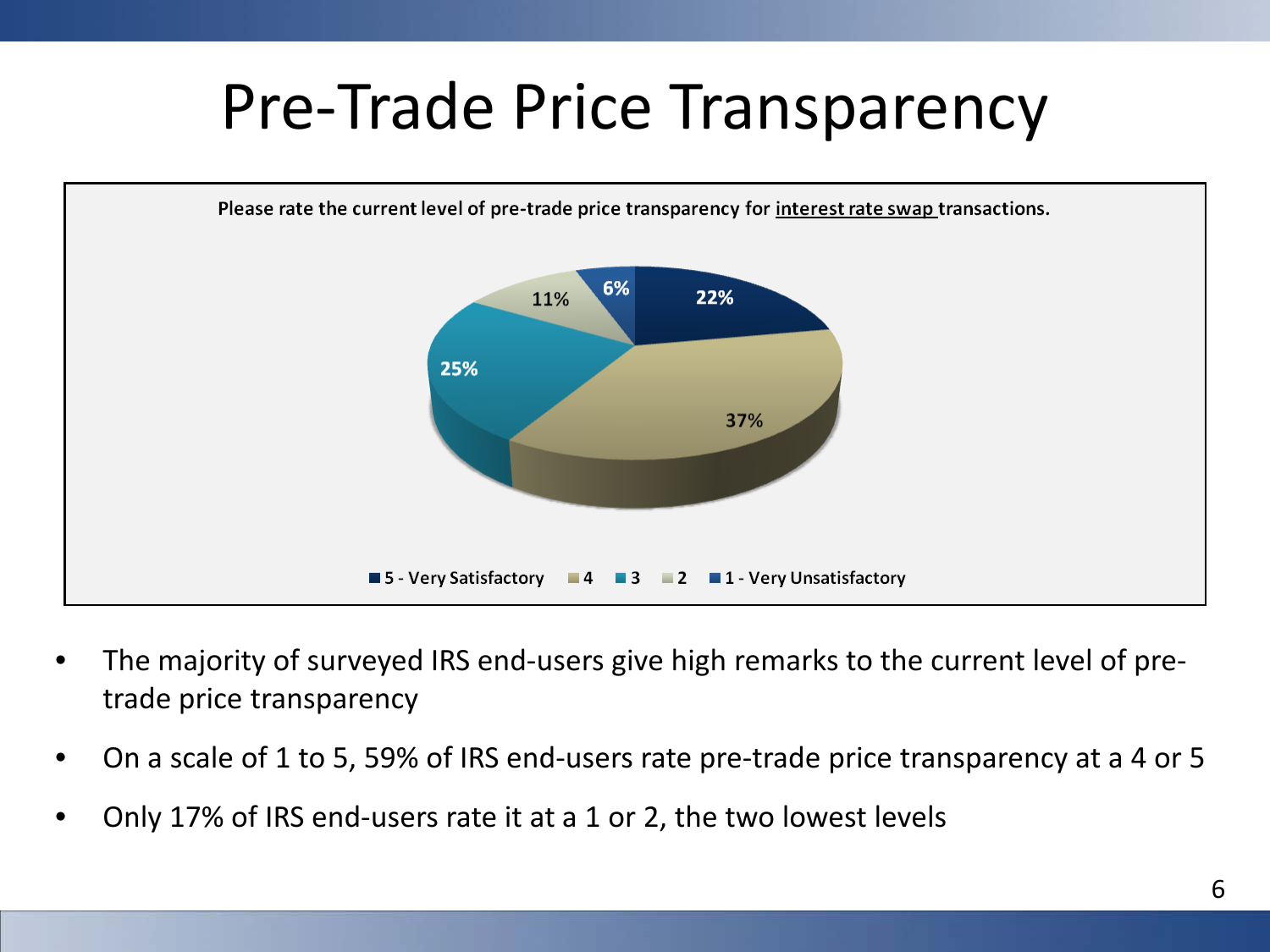### Pre-Trade Price Transparency Comparisons

Interest Rate Swaps



- A strong majority rate pre-trade price transparency in the IRS market equal to or better than foreign exchange (FX), equities, corporate bonds and asset-based securities (ABS)
- 69% of IRS end-users rate it equal to or better than FX and equities, while 77% rank it the same as or better than corporate bonds and 85% see it as equal to or better than ABS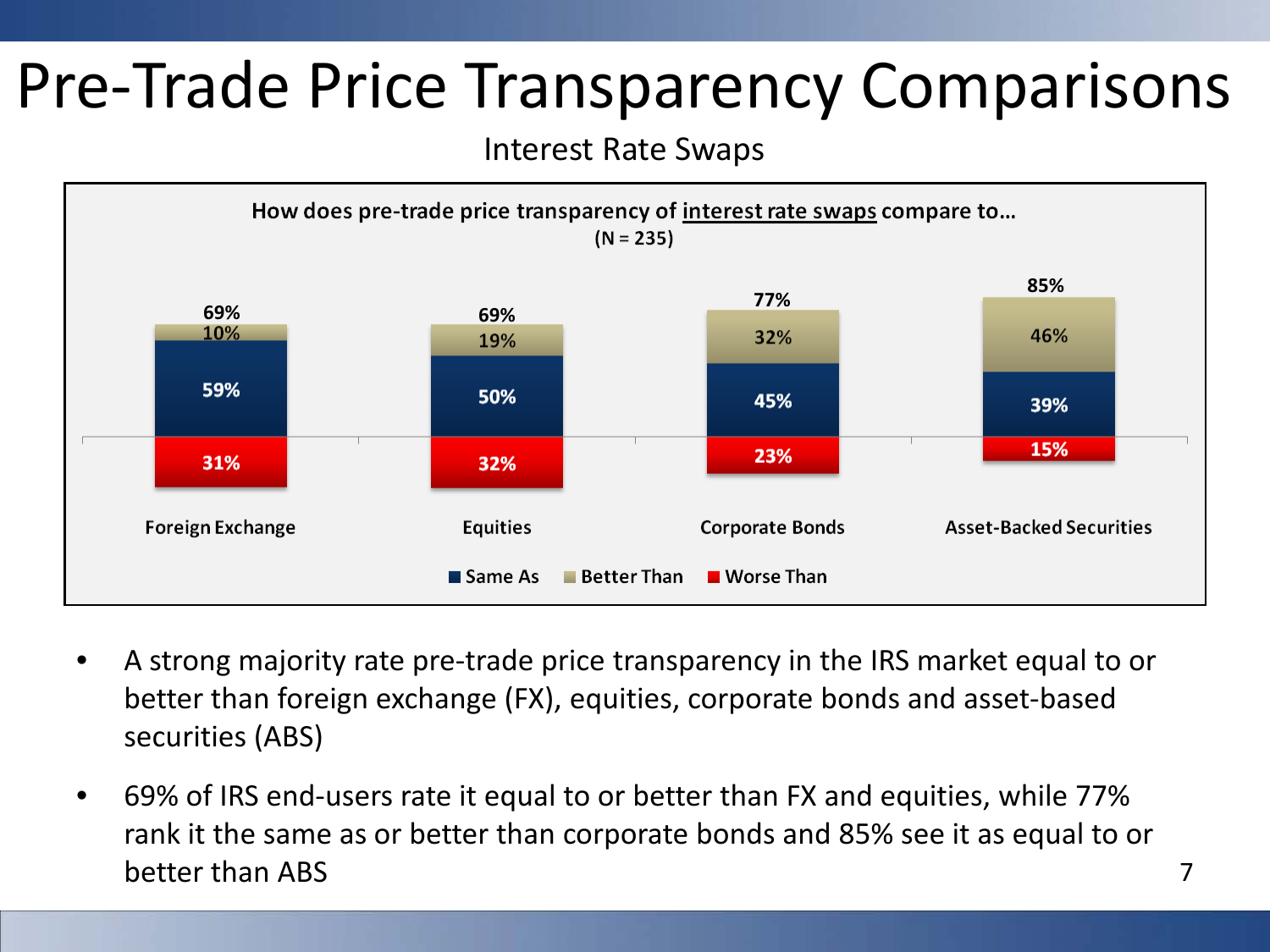### Sources of Pricing

#### Interest Rate Swaps



• 84% of the surveyed IRS end-users typically get multi-dealer quotes before executing an IRS, while 67% consult vendor screens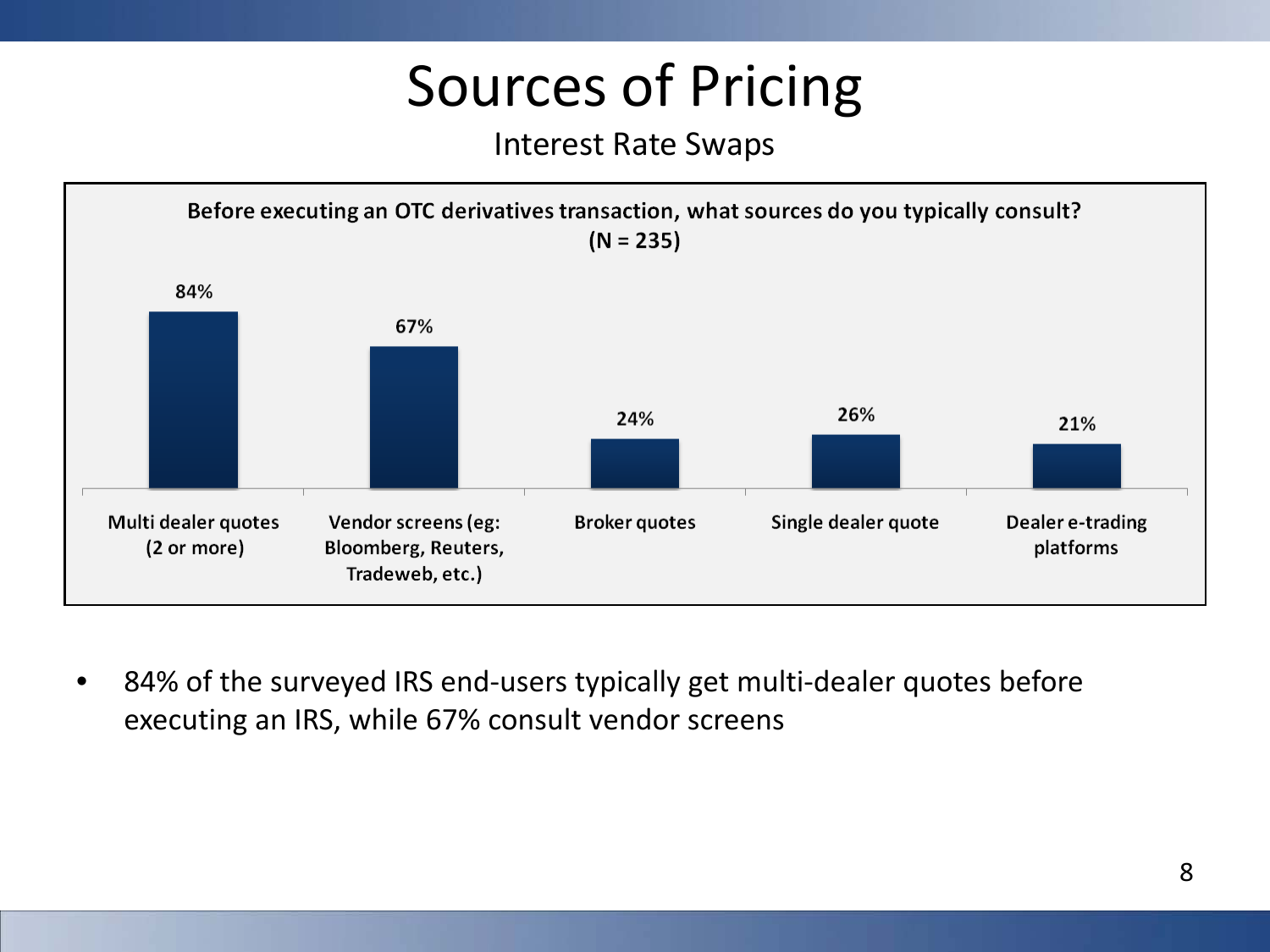### OTC Derivatives Pricing



- Most surveyed end-users believe the prices they receive from dealers for IRS are competitive; very few believe they are not competitive
- On a 1 to 5 scale, 62% rate IRS price competitiveness at a 4 or 5
- Only 10% of IRS end-users rate it at a 1 or 2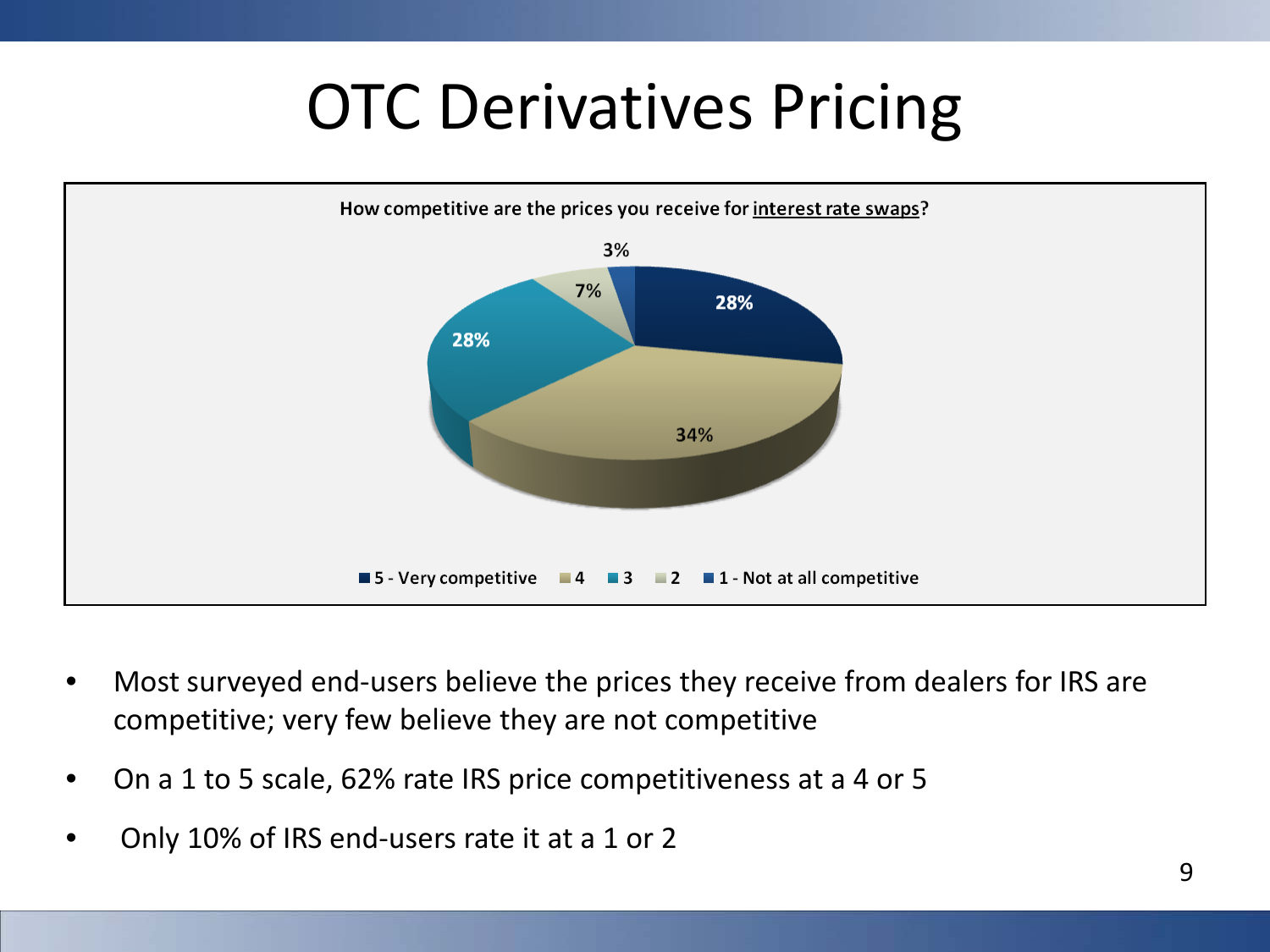## Liquidity Comparisons

#### Interest Rate Swaps



- A strong majority of IRS end-users rate the liquidity of the IRS market as equal to or better than the liquidity of the FX, equity, corporate bond and ABS markets
- 71% of IRS end-users rank it same as or better than FX. 69% rank it same as or better than equities. 83% rank it equal to or better than corporate bonds. 87% rank it same as or better than ABS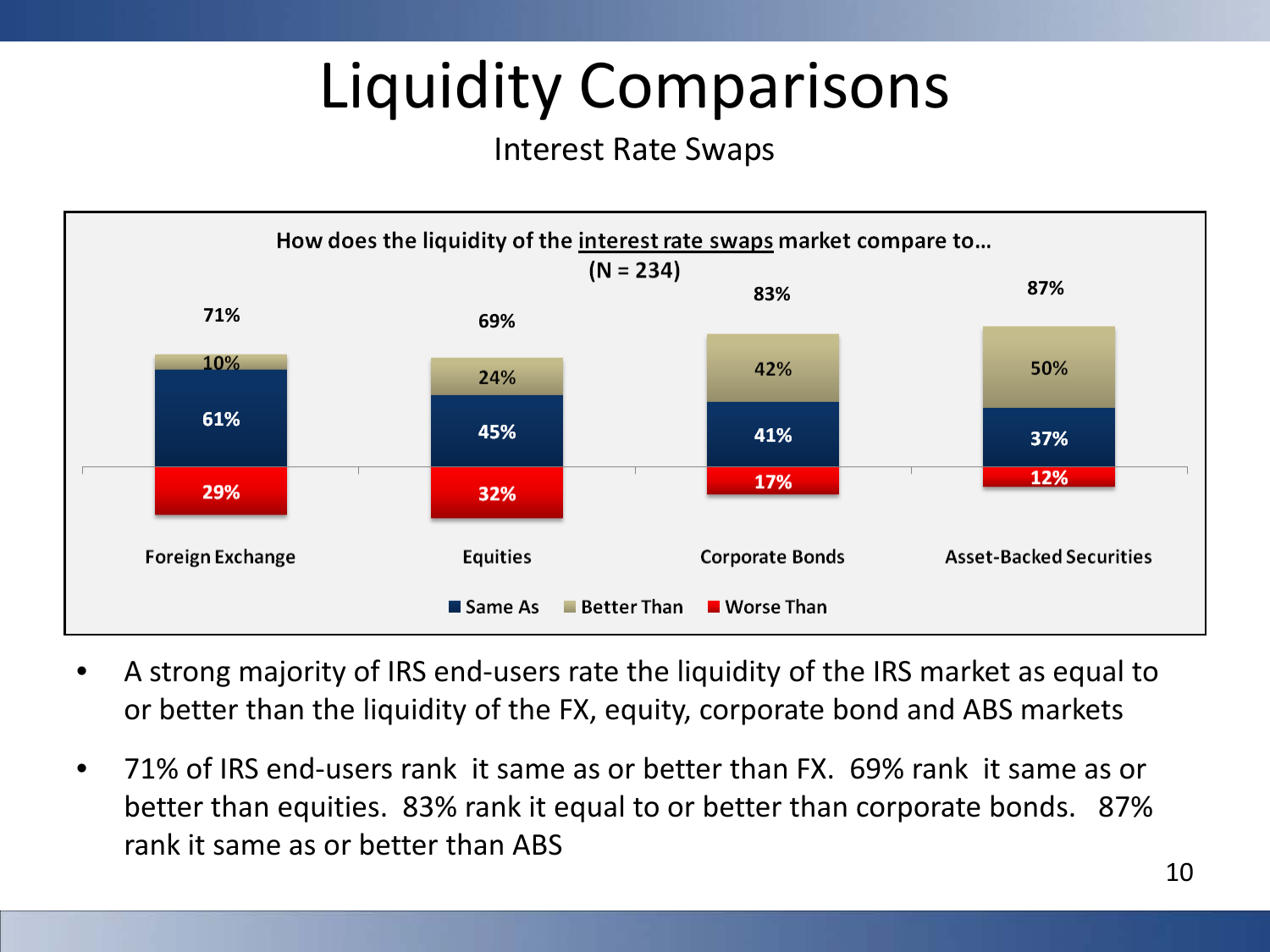## Benefit of Trading Electronically



• A majority of IRS end-users (77%) believe trading IRS on electronic platforms is beneficial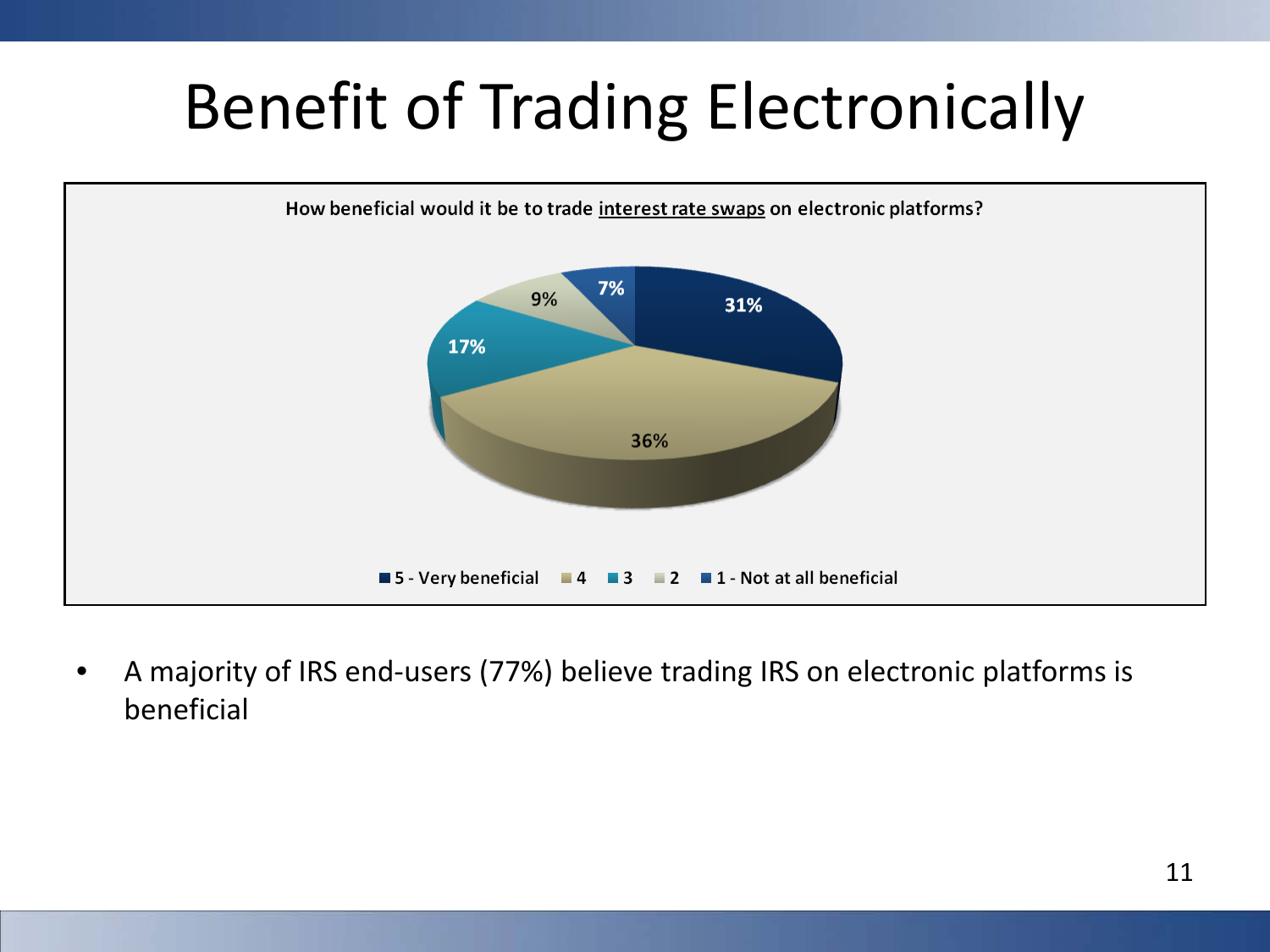### Attribute Influence on Trading Electronically

Interest Rate Swaps



- End-users are positively disposed to electronic trading if it results in better pricing or better efficiency
- 80% say that e-trading of IRS would be beneficial if they could receive better pricing
- 66% say that it would be beneficial if it reduced operational risk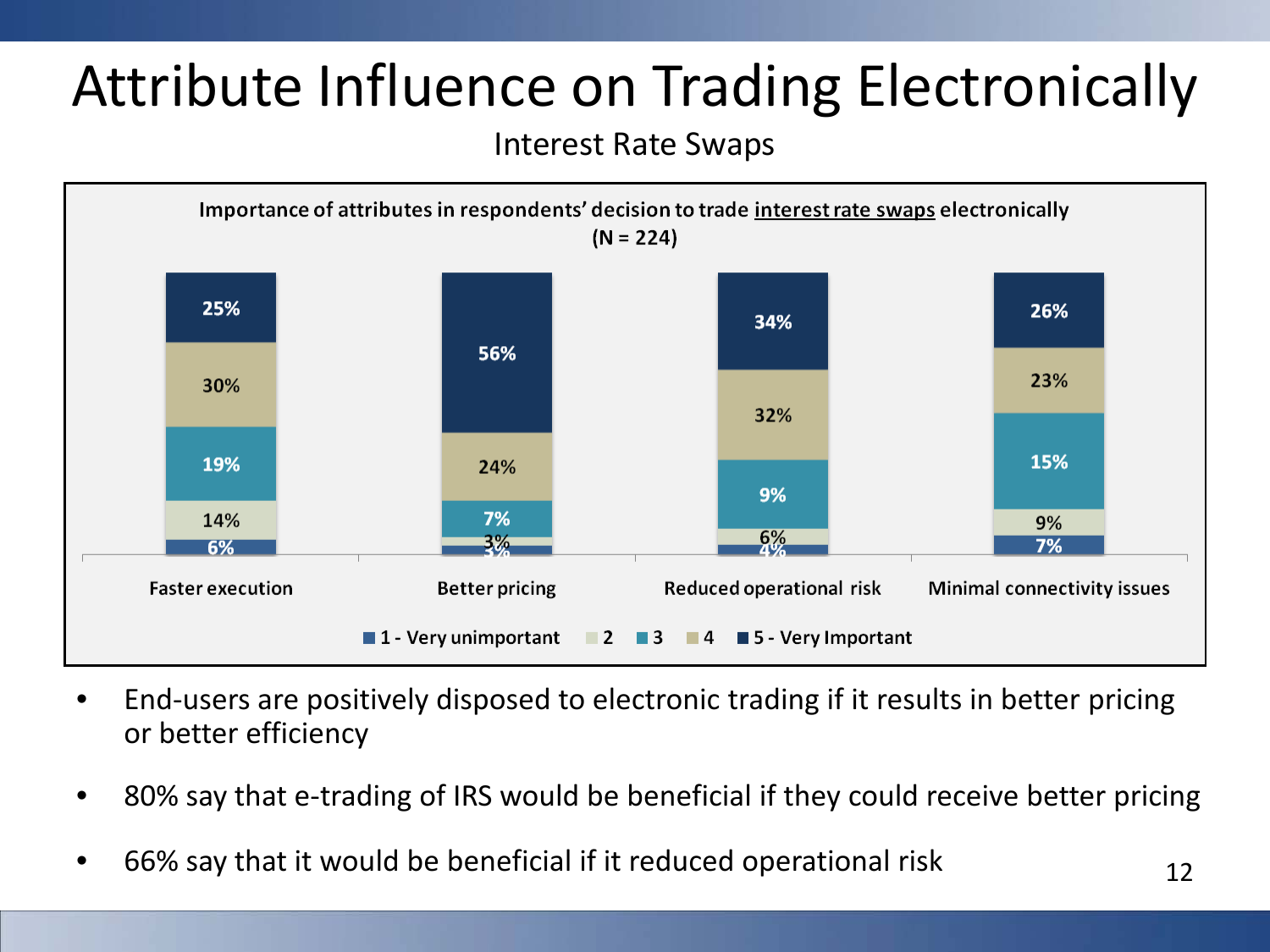## Mandatory Electronic Trading



- Two-thirds (67%) of those surveyed do not believe mandatory e-trading would favorably impact their ability to manage risk
- 45% of IRS end-users rate the benefits of mandatory trading at a 1 or 2, the lowest ratings
- In contrast, only 33% of IRS end-users rate the benefits of mandatory trading at a  $4 \text{ or } 5$  13